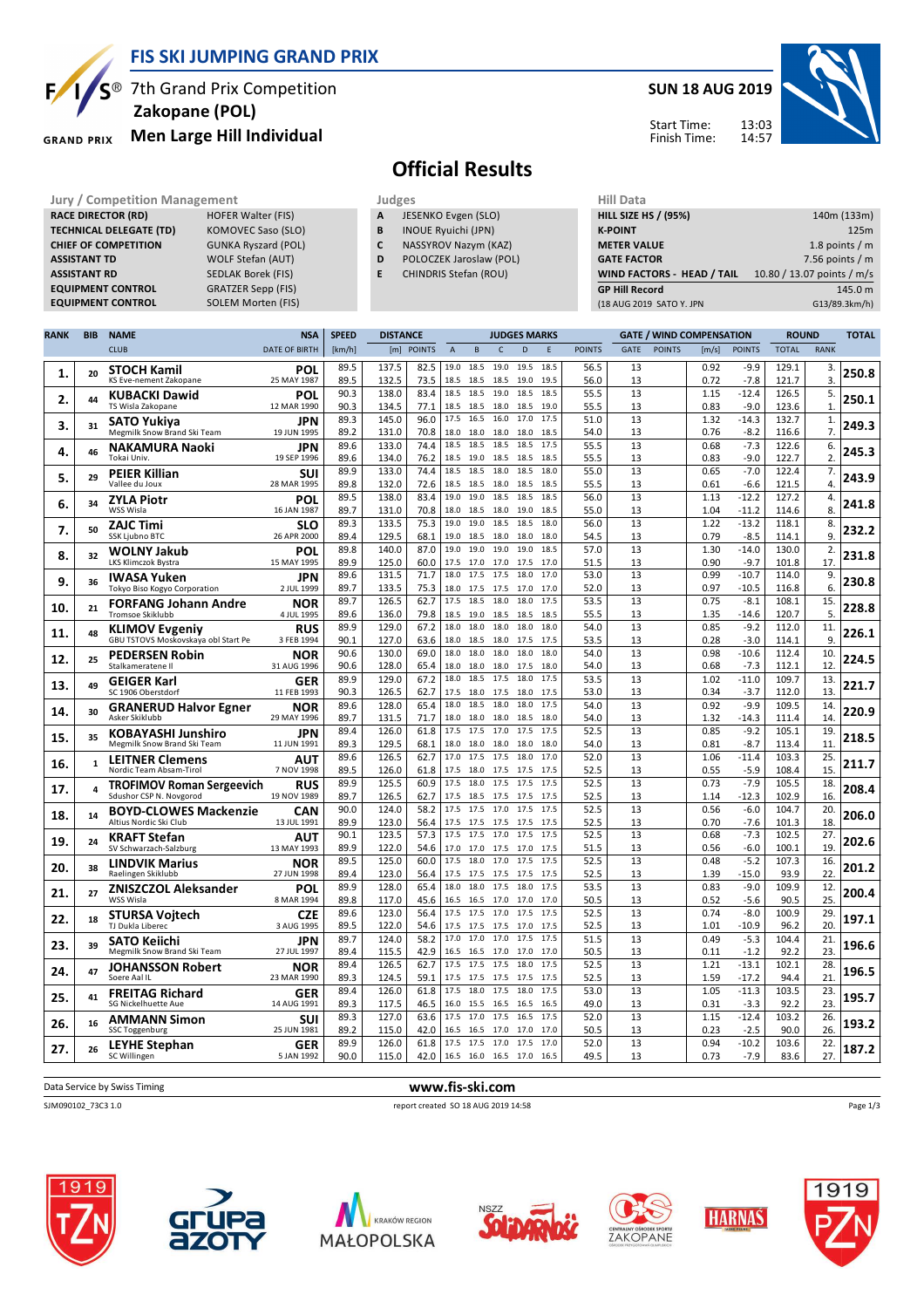**FIS SKI JUMPING GRAND PRIX**



 $S^{\circledast}$  7th Grand Prix Competition

 **Zakopane (POL)**

**Men Large Hill Individual GRAND PRIX** 

**SUN 18 AUG 2019**



14:57 Start Time: Finish Time:

## **Official Results**

| <b>RANK</b> | <b>BIB</b> | <b>NAME</b>                    | <b>NSA</b>           | <b>SPEED</b> | <b>DISTANCE</b> |            |      | <b>JUDGES MARKS</b> |      |      |                     |               | <b>GATE / WIND COMPENSATION</b> |               |       |               | <b>ROUND</b> |             | <b>TOTAL</b> |
|-------------|------------|--------------------------------|----------------------|--------------|-----------------|------------|------|---------------------|------|------|---------------------|---------------|---------------------------------|---------------|-------|---------------|--------------|-------------|--------------|
|             |            | <b>CLUB</b>                    | <b>DATE OF BIRTH</b> | [km/h]       |                 | [m] POINTS |      |                     |      |      |                     | <b>POINTS</b> | <b>GATE</b>                     | <b>POINTS</b> | [m/s] | <b>POINTS</b> | TOTAL        | <b>RANK</b> |              |
| 28.         | 28         | <b>SCHMID Constantin</b>       | GER                  | 89.5         | 123.0           | 56.4       | 17.5 |                     |      |      | 17.5 17.0 17.5 17.0 | 52.0          | 13                              |               | 0.46  | $-5.0$        | 103.4        | 24.         | L82.5        |
|             |            | Wsv Oberaudorf                 | 27 NOV 1999          | 89.2         | 112.5           | 37.5       | 16.5 | 17.0                | 17.0 | 16.5 | 16.5                | 50.0          | 13                              |               | 0.78  | -8.4          | 79.1         | 29.         |              |
| 29          | 10         | <b>KOZISEK Cestmir</b>         | <b>CZE</b>           | 89.4         | 125.0           | 60.0       | 17.5 | 17.5 17.5           |      |      | 17.5 17.5           | 52.5          | 13                              |               | 1.07  | $-11.6$       | 100.9        | 29.         | 182.1        |
|             |            | LSK Lomnice nad Popelkou-DUKLA | 9 NOV 1991           | 88.8         | 116.5           | 44.7       | 17.0 | 17.0                | 17.0 | 17.0 | 16.5                | 51.0          | 13                              |               | 1.34  | $-14.5$       | 81.2         | 28.         |              |
| 30.         | 42         | <b>PREVC Peter</b>             | <b>SLO</b>           | 89.7         | 128.0           | 65.4       | 18.0 | 18.5                | 18.0 | 18.0 | 18.0                | 54.0          | 13                              |               | 1.20  | $-13.0$       | 106.4        | 17.         |              |
|             |            | SK Triglav Kranj               | 20 SEP 1992          | 89.8         | 103.5           | 21.3       | 16.0 | 16.0                | 16.0 | 16.0 | 16.5                | 48.0          | 13                              |               | 0.31  | $-3.3$        | 66.0         | 30.         |              |

|     |                          |                                                             |                           |      |       | not qualified for 2nd round |                          |  |      |      |    |         |         |       |     |       |
|-----|--------------------------|-------------------------------------------------------------|---------------------------|------|-------|-----------------------------|--------------------------|--|------|------|----|---------|---------|-------|-----|-------|
| 31. | 40                       | <b>KOT Maciej</b><br>AZS Zakopane                           | POL<br>9 JUN 1991         | 89.9 | 125.0 | 60.0                        | 17.5 17.5 17.0 17.5 17.0 |  |      | 52.0 | 13 | 1.06    | $-11.4$ | 100.6 | 31. | 100.6 |
| 31. | 19                       | <b>HUBER Stefan</b><br>SC Seekirchen-Salzburg               | <b>AUT</b><br>8 MAR 1994  | 89.8 | 122.0 | 54.6                        | 17.0 17.0 17.0 17.5 17.0 |  |      | 51.0 | 13 | 0.46    | $-5.0$  | 100.6 | 31. | 100.6 |
| 31. | $\overline{ }$           | <b>MARKENG Thomas Aasen</b><br>Lensbygda Sportsklubb        | <b>NOR</b><br>18 JUN 2000 | 90.2 | 120.0 | 51.0                        | 17.5 17.0 17.0 17.5 17.5 |  |      | 52.0 | 13 | 0.22    | $-2.4$  | 100.6 | 31. | 100.6 |
| 34. | 33                       | <b>JELAR Ziga</b><br>Sk Triglav kranj                       | <b>SLO</b><br>22 OCT 1997 | 89.8 | 125.0 | 60.0                        | 17.5 18.0 17.5 17.5 17.5 |  |      | 52.5 | 13 | 1.17    | $-12.6$ | 99.9  | 34. | 99.9  |
| 35. | 45                       | <b>SCHLIERENZAUER Gregor</b><br>SV Innsbruck-Bergisel-Tirol | <b>AUT</b><br>7 JAN 1990  | 89.9 | 117.0 | 45.6                        | 17.0 17.0 17.0 17.5 17.0 |  |      | 51.0 | 13 | $-0.11$ | 1.4     | 98.0  | 35. | 98.0  |
| 36. | 43                       | <b>BARTOL Tilen</b><br>SSK Sam Ihan                         | <b>SLO</b><br>17 APR 1997 | 89.4 | 124.0 | 58.2                        | 17.5 17.5 17.5 17.5 17.0 |  |      | 52.5 | 13 | 1.24    | $-13.4$ | 97.3  | 36. | 97.3  |
| 37. | 17                       | <b>PREVC Domen</b><br>Sk Triglav kranj                      | <b>SLO</b><br>4 JUN 1999  | 89.5 | 118.5 | 48.3                        | 17.0 16.5 16.5 17.0 16.5 |  |      | 50.0 | 13 | 0.23    | $-2.5$  | 95.8  | 37. | 95.8  |
| 38. | 11                       | <b>PETER Dominik</b><br>Am Bachtel wald                     | <b>SUI</b><br>30 MAY 2001 | 90.2 | 121.5 | 53.7                        | 17.0 17.5 17.0 17.0      |  | 17.0 | 51.0 | 13 | 0.89    | $-9.6$  | 95.1  | 38. | 95.1  |
| 39. | 37                       | <b>POLASEK Viktor</b><br>Nove Mesto-Dukla                   | <b>CZE</b><br>18 JUL 1997 | 89.3 | 120.5 | 51.9                        | 17.0 17.0 17.0 17.0 17.0 |  |      | 51.0 | 13 | 0.88    | $-9.5$  | 93.4  | 39. | 93.4  |
| 39. | 15                       | <b>KOUDELKA Roman</b><br>LSK Lomnice nad Popelkou - Dukla   | <b>CZE</b><br>9 JUL 1989  | 89.5 | 119.5 | 50.1                        | 17.0 17.5 17.0 17.5 17.0 |  |      | 51.5 | 13 | 0.76    | $-8.2$  | 93.4  | 39. | 93.4  |
| 41. | 12                       | <b>SCHULER Andreas</b><br>Einsiedeln                        | <b>SUI</b><br>30 DEC 1995 | 90.0 | 118.5 | 48.3                        | 17.0 16.5 17.0 17.0 17.0 |  |      | 51.0 | 13 | 0.60    | $-6.5$  | 92.8  | 41  | 92.8  |
| 42. | $\mathbf{R}$             | <b>INSAM Alex</b><br><b>G.S. FIAMME ORO MOENA</b>           | <b>ITA</b><br>19 DEC 1997 | 89.7 | 120.0 | 51.0                        | 17.5 17.5 17.0 17.0 17.0 |  |      | 51.5 | 13 | 1.02    | $-11.0$ | 91.5  | 42. | 91.5  |
| 43. | 5                        | <b>LANISEK Anze</b><br><b>Ssk Menges</b>                    | <b>SLO</b><br>20 APR 1996 | 89.6 | 114.0 | 40.2                        | 17.0 17.0 17.0 17.0 17.0 |  |      | 51.0 | 13 | 0.42    | $-4.5$  | 86.7  | 43. | 86.7  |
| 44. | 6                        | <b>ZOGRAFSKI Vladimir</b><br><b>NSA</b>                     | <b>BUL</b><br>14 JUL 1993 | 88.7 | 114.5 | 41.1                        | 17.0 17.0 17.0 16.5 16.5 |  |      | 50.5 | 13 | 0.46    | $-5.0$  | 86.6  | 44. | 86.6  |
| 45. | $\overline{\mathbf{a}}$  | <b>BAER Moritz</b><br>SF Gmund-Duernbach                    | <b>GER</b><br>16 MAY 1997 | 89.3 | 112.5 | 37.5                        | 16.5 17.0 16.5 17.0      |  | 16.5 | 50.0 | 13 | 0.25    | $-2.7$  | 84.8  | 45. | 84.8  |
| 46. | $\overline{\phantom{a}}$ | <b>BICKNER Kevin</b><br>Norge Ski Club                      | <b>USA</b><br>23 SEP 1996 | 89.6 | 113.0 | 38.4                        | 16.0 16.0 16.5 16.5 16.0 |  |      | 48.5 | 13 | 0.30    | $-3.2$  | 83.7  | 46. | 83.7  |
| 47. | q                        | <b>SEMENIC Anze</b><br><b>NSK TRZIC FMG</b>                 | <b>SLO</b><br>1 AUG 1993  | 89.8 | 116.0 | 43.8                        | 17.0 16.0 17.0 16.5      |  | 16.0 | 49.5 | 13 | 1.05    | $-11.3$ | 82.0  | 47. | 82.0  |
| 48. | 22                       | <b>HULA Stefan</b><br>KS Eve-nement Zakopane                | <b>POL</b><br>29 SEP 1986 | 89.6 | 112.0 | 36.6                        | 16.0 16.0 16.0 16.5      |  | 16.5 | 48.5 | 13 | 0.42    | $-4.5$  | 80.6  | 48. | 80.6  |
| 49. | 23                       | <b>TOCHIMOTO Shohei</b><br>Megmilk Snow Brand Ski Team      | <b>JPN</b><br>21 DEC 1989 | 89.5 | 106.0 | 25.8                        | 14.5 14.5 14.5 15.0      |  | 15.0 | 44.0 | 13 | 0.27    | $-2.9$  | 66.9  | 49. | 66.9  |
| 50. | 13                       | <b>AIGRO Artti</b><br>Pohjakotkas                           | <b>EST</b><br>29 AUG 1999 | 89.2 | 105.0 | 24.0                        | 15.5 15.5 16.0 16.0      |  | 15.5 | 47.0 | 13 | 0.39    | $-4.2$  | 66.8  | 50. | 66.8  |
|     |                          |                                                             |                           |      |       |                             |                          |  |      |      |    |         |         |       |     |       |

**Data Service by Swiss Timing WWW.fis-ski.com** 

SJM090102\_73C3 1.0 report created SO 18 AUG 2019 14:58















Page 2/3